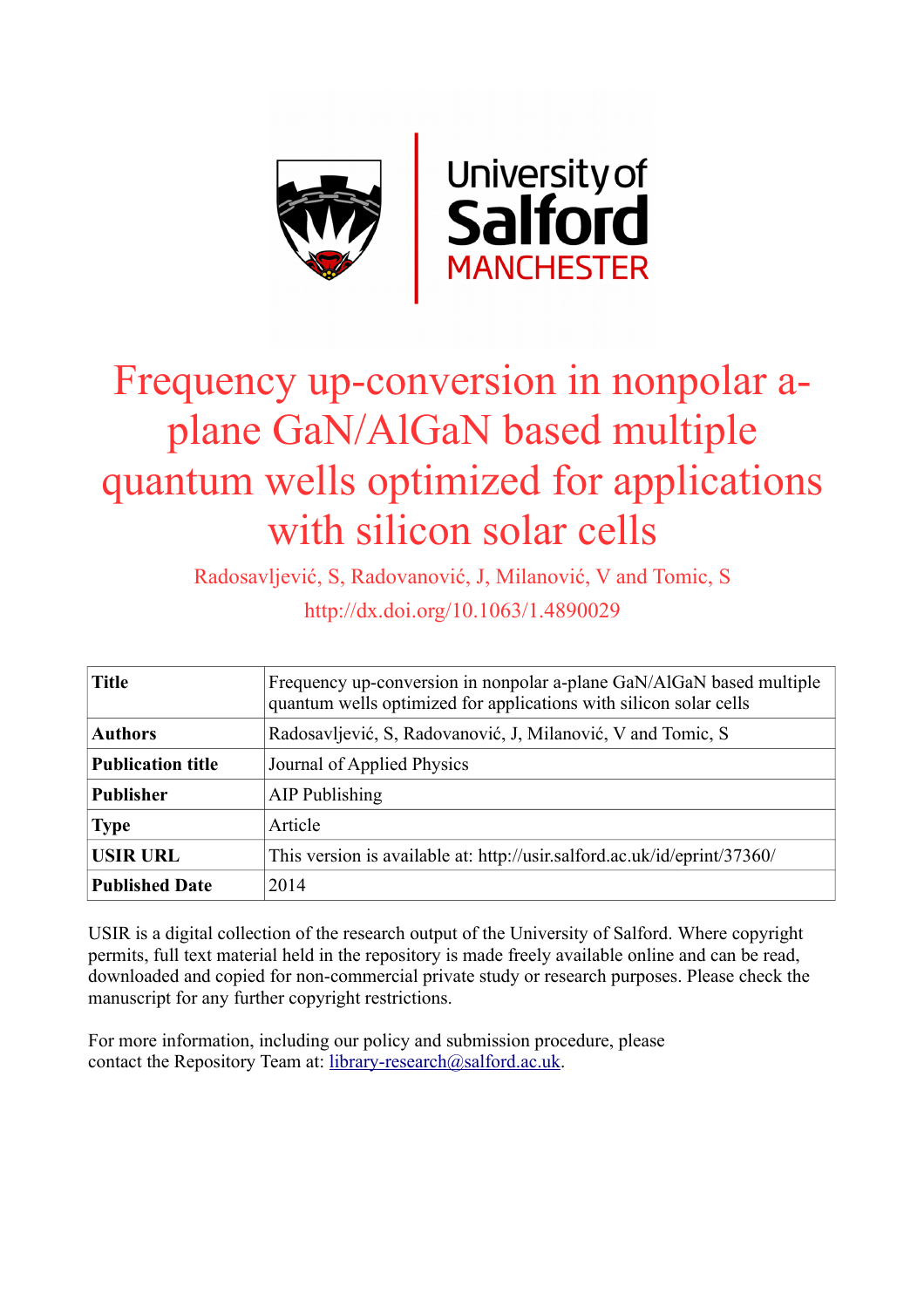



## **Frequency up-conversion in nonpolar a-plane GaN/AlGaN based multiple quantum wells optimized for applications with silicon solar cells**

[S. Radosavljevi,](http://scitation.aip.org/search?value1=S.+Radosavljevi&option1=author) [J. Radovanovi,](http://scitation.aip.org/search?value1=J.+Radovanovi&option1=author) [V. Milanovi](http://scitation.aip.org/search?value1=V.+Milanovi&option1=author), and [S. Tomi](http://scitation.aip.org/search?value1=S.+Tomi&option1=author)

Citation: [Journal of Applied Physics](http://scitation.aip.org/content/aip/journal/jap?ver=pdfcov) **116**, 033703 (2014); doi: 10.1063/1.4890029 View online: <http://dx.doi.org/10.1063/1.4890029> View Table of Contents: <http://scitation.aip.org/content/aip/journal/jap/116/3?ver=pdfcov> Published by the [AIP Publishing](http://scitation.aip.org/content/aip?ver=pdfcov)

#### **Articles you may be interested in**

[Optimization of InAs/AlInAs quantum wells based up-converter for silicon solar cells](http://scitation.aip.org/content/aip/journal/jap/110/6/10.1063/1.3641977?ver=pdfcov) J. Appl. Phys. **110**, 063713 (2011); 10.1063/1.3641977

[Ultrafast intersubband relaxation and nonlinear susceptibility at 1.55 m in GaN/AlN multiple-quantum wells](http://scitation.aip.org/content/aip/journal/apl/84/7/10.1063/1.1647275?ver=pdfcov) Appl. Phys. Lett. **84**, 1102 (2004); 10.1063/1.1647275

[Well-width dependence of photoluminescence emission from a-plane GaN/AlGaN multiple quantum wells](http://scitation.aip.org/content/aip/journal/apl/84/4/10.1063/1.1638884?ver=pdfcov) Appl. Phys. Lett. **84**, 496 (2004); 10.1063/1.1638884

[GaN/AlGaN multiple quantum wells on a-plane GaN pillars for stripe-geometry nonpolar ultraviolet light-emitting](http://scitation.aip.org/content/aip/journal/apl/83/13/10.1063/1.1614835?ver=pdfcov) [devices](http://scitation.aip.org/content/aip/journal/apl/83/13/10.1063/1.1614835?ver=pdfcov) Appl. Phys. Lett. **83**, 2599 (2003); 10.1063/1.1614835

[Piezoelectric field-enhanced second-order nonlinear optical susceptibilities in wurtzite GaN/AlGaN quantum wells](http://scitation.aip.org/content/aip/journal/apl/76/3/10.1063/1.125736?ver=pdfcov) Appl. Phys. Lett. **76**, 333 (2000); 10.1063/1.125736

# $\Delta$   $\vert P \vert$  Journal of Applied Physics



Journal of Applied Physics is pleased to announce André Anders as its new Editor-in-Chief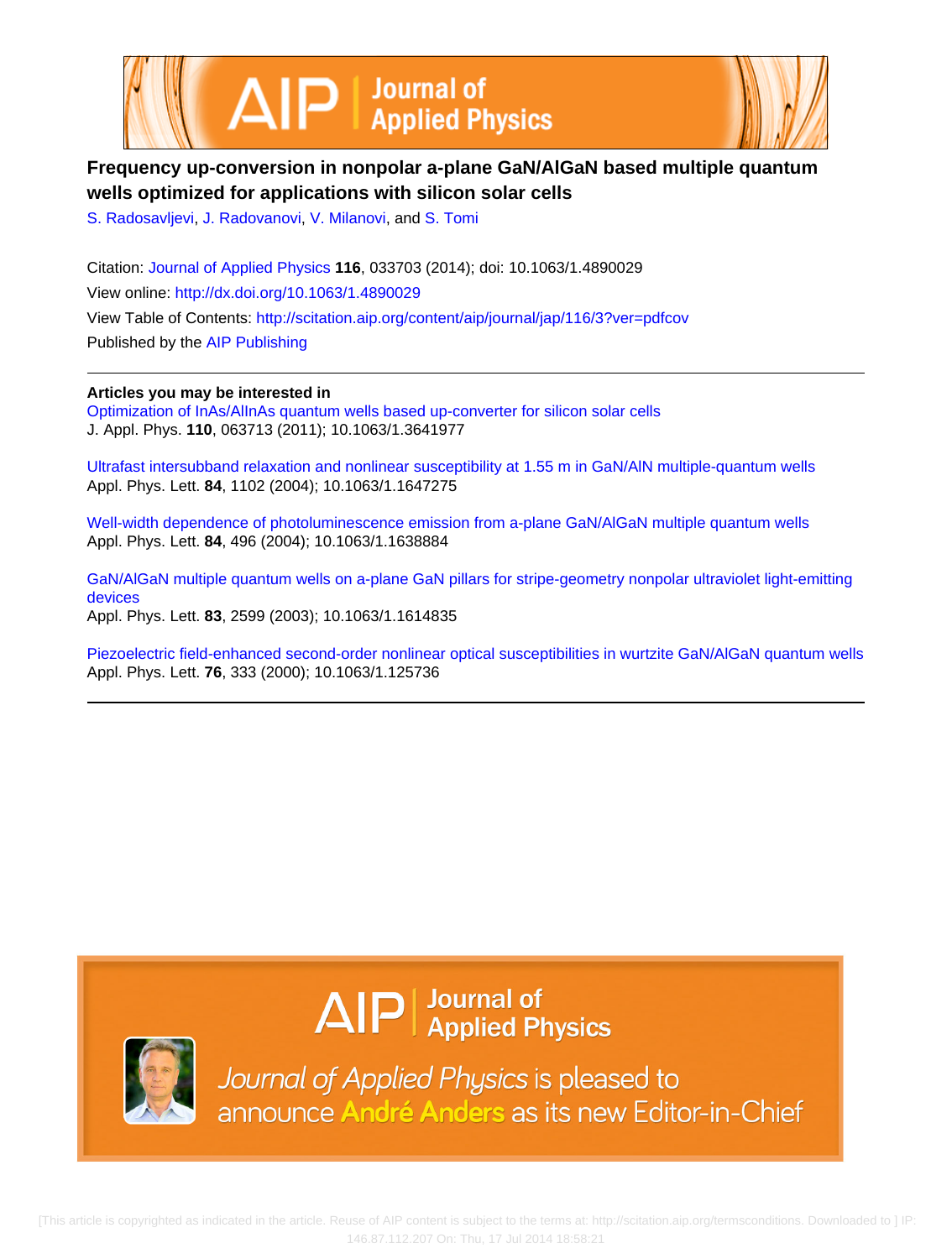

### [Frequency up-conversion in nonpolar a-plane GaN/AlGaN based multiple](http://dx.doi.org/10.1063/1.4890029) [quantum wells optimized for applications with silicon solar cells](http://dx.doi.org/10.1063/1.4890029)

S. Radosavljević,<sup>1</sup> J. Radovanović,<sup>1,a)</sup> V. Milanović,<sup>1</sup> and S. Tomić<sup>2</sup>

<sup>1</sup>School of Electrical Engineering, University of Belgrade, Bulevar kralja Aleksandra 73, 11200 Belgrade, Serbia

 $^{2}$ Joule Physics Laboratory, School of Computing, Science and Engineering, University of Salford, Manchester M5 4WT, United Kingdom

(Received 4 June 2014; accepted 1 July 2014; published online 17 July 2014)

We have described a method for structural parameters optimization of GaN/AlGaN multiple quantum well based up-converter for silicon solar cells. It involves a systematic tuning of individual step quantum wells by use of the genetic algorithm for global optimization. In quantum well structures, the up-conversion process can be achieved by utilizing nonlinear optical effects based on intersubband transitions. Both single and double step quantum wells have been tested in order to maximize the second order susceptibility derived from the density matrix formalism. The results obtained for single step wells proved slightly better and have been further pursued to obtain a more complex design, optimized for conversion of an entire range of incident photon energies. © 2014 AIP Publishing LLC. [[http://dx.doi.org/10.1063/1.4890029\]](http://dx.doi.org/10.1063/1.4890029)

#### I. INTRODUCTION

Ongoing development of novel device concepts, materials, and fabrication processes is aimed at lowering the cost of solar power and hence at making it more competitive. $1-5$ Significant research efforts are directed towards enhancing the performance of solar cells (SCs), as well as towards optimizing their fabrication and installation and improving their working efficiencies.<sup>6</sup> The overall energy conversion capability of SCs has increased steadily in the last decade through enhanced photon absorption and charge carrier transport. The highest share in production and market belongs to solar cells based on silicon, both in crystalline and polycrystalline form due to its low price and availability, as well as the maturity of crystal growth and fabrication processes. Yet, like other single junction/single bandgap devices, they suffer from relatively weak conversion efficiency due to the wavelength mismatch between the narrow wavelength band associated with the semiconductor energy gap and the broad band of the (blackbody) emission curve of the Sun. The power loss is associated with both long-wavelength photons that do not have enough energy to excite electron–hole pairs across the energy gap (leading to a  $\sim$  20% loss in silicon) and shortwavelength photons that excite pairs with energy above the gap, which thereby waste the extra kinetic energy as heat.

Recently, nanoengineering approaches to enhance solar power conversion efficiency have started to receive considerable interest.<sup>4,5,7</sup> Within such methods, sub-bandgap photons (that would normally be transmitted straight through the SC) may be utilized in a process called up-conversion (UC) to produce an above-bandgap photon,  $5,7-9$  or, on the other hand, above-bandgap photons can be reduced to multiple lower energy photons in a process called down-conversion (DC). Using one or both of these processes can increase the current collected in a solar cell. One of the unique advantages of this

concept is that it is compatible with many existing solar technologies, due to the fact that only the incoming solar spectrum is modified. For example, the UC layer can be attached to the rear of a bifacial solar cell without disturbing the performance of the device for the above bandgap photons.<sup>9</sup> Consequently, any additional photocurrent that is generated via the UC results in performance enhancement. In addition, it is also possible to place a reflector behind the UC layer so that no luminescence escapes out of the rear of the device.

Semiconductor quantum well (QW) heterostructures offers extra degree of freedom in designing the optically active transitions between quantum states in such nanostructures. By following the quantum engineering paradigm in the materials modeling, by suitable variation of semiconductor QW width, potential height of surrounding barrier material and shape of the QW itself, it is possible to tune the optically active transitions in such nanostructures to match simultaneously the wavelength of the incident light and the desired wavelength of output signal to the absorption spectra of bulk solar cell device. Moreover, by placing them in a QW array in which each of the quantum wells is with slightly different absorbing wavelengths and each of them with the exactly the same output wavelength, potentially it would be possible to achieve the broadband absorption of the sunlight with narrow output emission form such device. Another possible advantage of the up/down convertor based on the QW structures when compare to doped material is in much more suppressed detrimental Shockley-Hall-Read nonradiative recombination too. Potential advantage of QW based up (or down) converters when attached to the bulk based absorption region of the conventional solar cell, are also in the fact that they can convert the part of the sun spectra otherwise transparent (or with energy lost in the form of heath) in the single energy gap absorption region SC design without converter, for the benefit of increased efficiency of such SC design.

In order to overcome the loss of low-energy photons, we

0021-8979/2014/116(3)/033703/6/\$30.00 116, 033703-1 © 2014 AIP Publishing LLC

a)E-mail: [radovanovic@etf.bg.ac.rs](mailto:radovanovic@etf.bg.ac.rs) have considered a model of up-converter based on nonlinear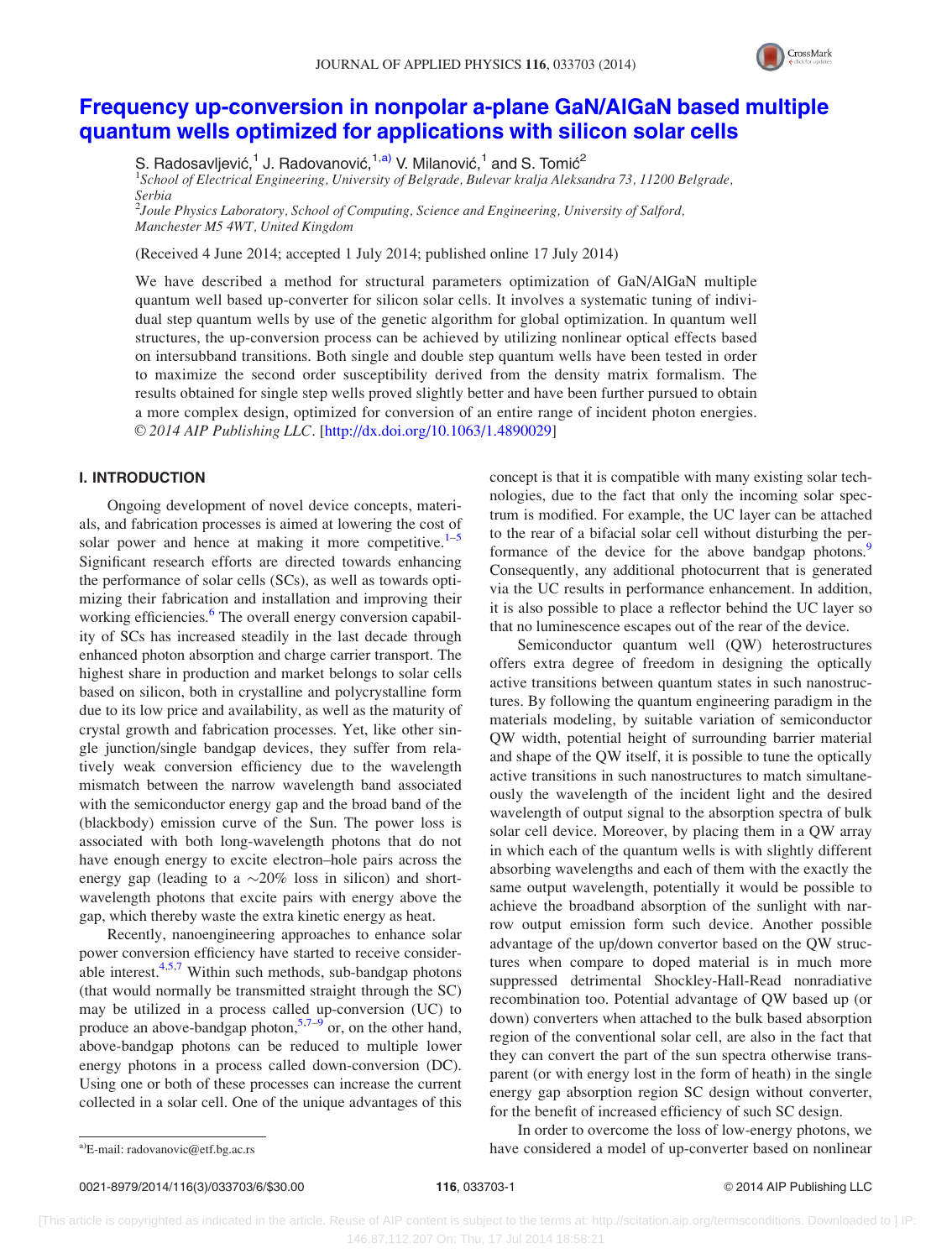<span id="page-3-0"></span>optical effects related to intersubband transitions in quantum well structures. Nonlinear optical effect involves a couple of photons unusable by the solar cell, whose sum of energies is almost equal to the value of the bandgap  $(Eg)$  of silicon. After conversion, a high-energy photon (emitted via the transition of excited electron down to the ground state of the quantum well) can be reused by the SC. Thus, the larger portion of the solar spectrum may be exploited and the efficiency of current generation would increase.

We started by designing individual one-step QWs through varying their structural parameters (the widths of step and well layers and the Al content in the step region) in order to influence the positions of bound states and the shape of the corresponding wavefunctions. The goal was to optimize the light converter by searching for maximum of the relevant second order susceptibility derived from the density matrix formalism. The best solution is determined by using the generic algorithm optimization tool for selecting the optimal parameters, subject to physical and technological constraints, thus enabling us to obtain a realistic optimized quantum-well profile. In striving to benefit from larger off-diagonal matrix elements of wavefunctions of successive bound state-levels, we decided to reduce the electronic system and consider only the first three bound states to participate in the process.

A semiconductor that is to be used is such a nonlinear optical process needs to provide a large enough conduction band offset to accommodate at least three bound states. With respect to conditions listed here, we have chosen to use nonpolar a-plane nitrides (AlGaN as a barrier and GaN as the well material), as it is the most suitable combination to our knowledge. Because of their wide direct bandgap, group III-nitrides and their alloys are the most promising materials for short-wavelength optical devices and are currently widely explored.<sup>[10–13](#page-7-0)</sup> This procedure is repeated for various combinations of incident photon energies, to cover the whole sub-bandgap part of the spectrum. These individual quantum wells should be grown in a sequence, so to form a multi-QW structure capable of converting photons "continuously." In more detail, adding a component (photon of a given energy  $\langle E g \rangle$  into the spectrum is consistent with adding a corresponding QW to the total design. The entire multi-QW structure comprises close to 50 subsequently grown GaN/ AlGaN QWs optimized for absorbing and converting photons with different wavelengths.

#### II. THEORETICAL CONSIDERATIONS

The response of a material to the presence of electric field  $(E)$  of the incident radiation can be described by polarization  $(P)$ 

$$
P = \varepsilon_0(\chi^{(1)}E + \chi^{(2)}E^2 + \chi^{(3)}E^3 + \cdots), \tag{1}
$$

where  $\chi$  represents the susceptibility of the material, while superscripts i in  $\chi^{(i)}$  refer to the order of susceptibility. In this paper, we consider the second order nonlinear susceptibility

$$
P_i^{(2)}(\omega_p + \omega_q) = \varepsilon_0 \sum_{j,k} \sum_{p,q} \chi_{ijk}^{(2)} E_j(\omega_p) E_k(\omega_q), \qquad (2)
$$

where indices  $i,j,k$  are Cartesian components of the field  $(x, y, z,$  subject to permutations).<sup>14</sup> All components contribute to nonlinear polarization effects, thus summation over all frequency combinations  $\omega_{p,q}$ , need to be performed, while their sum is fixed  $(\omega_p + \omega_q)$ . Calculating the second-order contribution within the perturbation theory, where the unperturbed system is assumed not to be influenced by electric field, results in a well-known expression obtained from the density matrix formalism.<sup>[14](#page-7-0)</sup>

We consider a multi-QW semiconductor structure, where the growth direction is labeled as z, therefore the second-order susceptibility amounts to  $\chi^{(2)}_{zzz}$ , since the z component of the dipole matrix element is significantly larger than x and y components.<sup>[15](#page-7-0)</sup>

In bulk semiconductor materials, as well as in semiconductor heterostructures, the scattering mechanisms exhibit considerable dependence on the wavevector and frequency.[16–18](#page-7-0) In case of "typical k" approximation this dependence in only frequency-related, while within "full k" approximation, it entails the wavevector relationship as well. $16,17$  In the model of exact "full k" approximation, linewidths for all the transitions have very complex correlation with both the wavevector and frequency, clearly leading to different values for different transitions. In this paper, we use the averaged values of linewidth  $\gamma$ , taking an equal value for all transitions, which leads to significant simplifications in the theoretical and numerical treatment of the problem considered here. We also assume that almost all electrons in the conduction band of the unperturbed system are in the ground state. All these assumptions are typically used in the literature and provide a good quantitative picture of the analyzed problem. On the other hand, a very interesting treatment for obtaining the precise values of linewidths, offered in Refs. [16–18](#page-7-0) is worth implementing and will be considered in future work.

In addition to the above considerations, we take into account only three relevant bound states of the QW, labelled 0, 1, and 2. Starting from the general expressions detailed in Ref. [14](#page-7-0) (Eq. (3.6.18) therein), after introducing the above assumptions, we arrive to the expression for second-order nonlinear susceptibility in the form

$$
\chi_{zzz}^{(2)} = \frac{e^3 N}{2\hbar^2} \mu_{10} \mu_{12} \mu_{02} \times Q,\tag{3}
$$

with

$$
Q = \left[\frac{1}{(\omega_{10} - \omega_p) - i\gamma} + \frac{1}{(\omega_{10} - \omega_q) - i\gamma}\right] \times \left[\frac{1}{(\omega_{20} - \omega_p - \omega_q) - i\gamma} + \frac{1}{(\omega_{21} + \omega_p + \omega_q) + i\gamma}\right] + \left[\frac{1}{(\omega_{21} + \omega_p) + i\gamma} + \frac{1}{(\omega_{21} + \omega_q) + i\gamma}\right] \times \left[\frac{1}{(\omega_{21} + \omega_p + \omega_q) + i\gamma} + \frac{1}{(\omega_{10} + \omega_p + \omega_q) + i\gamma}\right].
$$
\n(4)

 [This article is copyrighted as indicated in the article. Reuse of AIP content is subject to the terms at: http://scitation.aip.org/termsconditions. Downloaded to ] IP: 146.87.112.207 On: Thu, 17 Jul 2014 18:58:21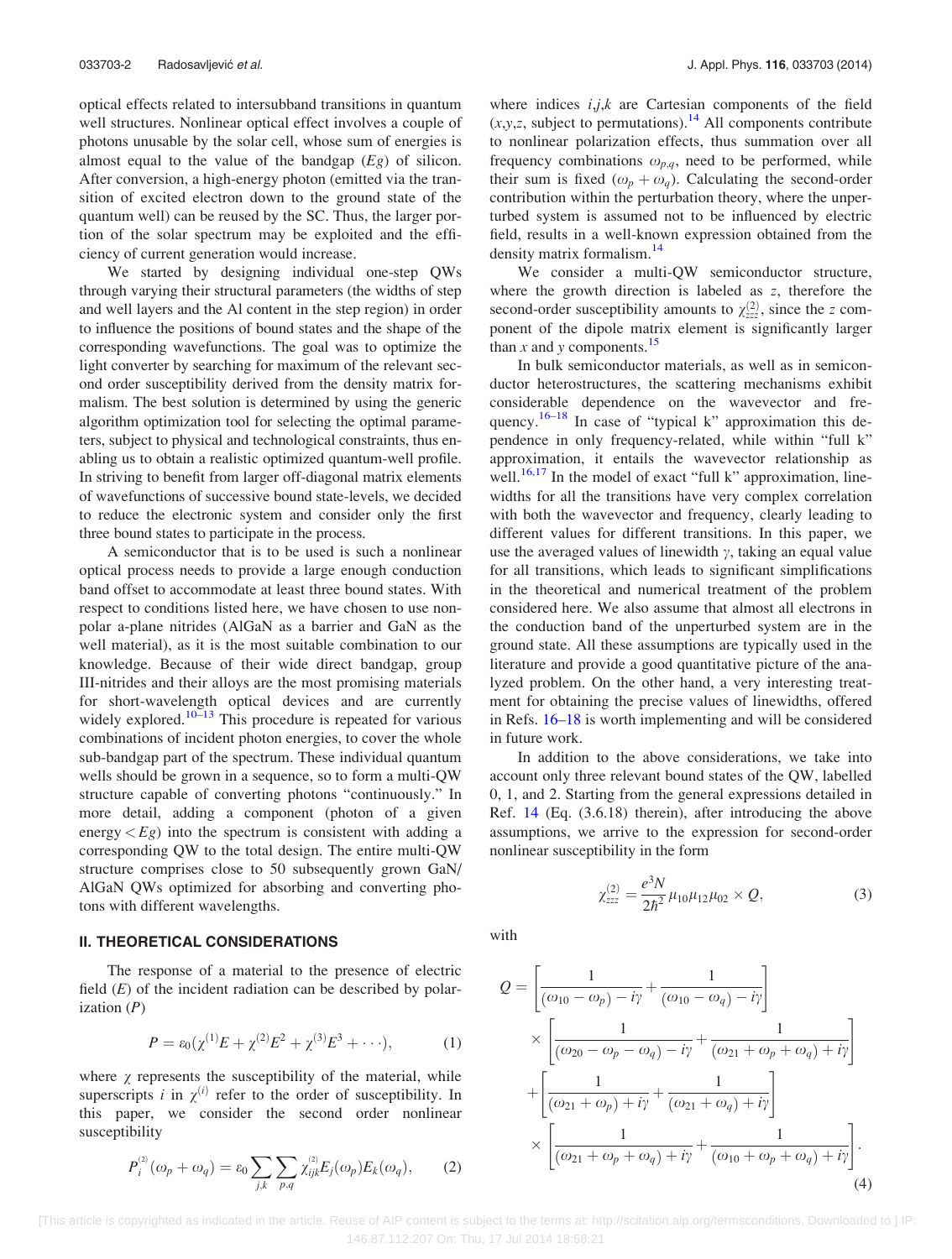<span id="page-4-0"></span>Here, N is the electron number density,  $\mu_{nm} = \langle n | z | m \rangle$  are the dipole matrix elements for transitions between states  $n$ and m of the QW (the relevant bound states are labelled 0, 1, and 2),  $\omega_p$  and  $\omega_q$  are the frequencies of incident photon pairs. If we consider the cases close to resonance, where  $\omega_p = \omega_{10} + \delta$  and  $\omega_q = \omega_{21} + \epsilon$ , with  $|\delta| \ll \omega_{10}$  and  $|\varepsilon| \ll \omega_{21}$ , then the second summand in Eq. [\(4\)](#page-3-0) becomes much smaller than the first one, and Eq. [\(3\)](#page-3-0) amounts to

$$
\chi_{zzz}^{(2)} = \frac{e^3 N}{2\varepsilon_0 \hbar^2} \mu_{10} \mu_{12} \mu_{02} \times \frac{1}{(\omega_{20} - \omega_p - \omega_q) - i\gamma} \left[ \frac{1}{(\omega_{10} - \omega_p) - i\gamma} + \frac{1}{(\omega_{10} - \omega_q) - i\gamma} \right],
$$
\n(5)

with the term  $[(\omega_{21} + \omega_p + \omega_q) + i\gamma]^{-1}$  being neglected as well. The above expression can be further simplified to

$$
\chi_{zzz}^{(2)} = \frac{e^3 N}{2\epsilon_0 \hbar^2} \mu_{10} \mu_{12} \mu_{02} \times \frac{1}{\epsilon + \delta + i\gamma} \left[ \frac{1}{\delta + i\gamma} + \frac{1}{\epsilon - \Delta\omega + i\gamma} \right],\tag{6}
$$

where  $\Delta \omega = \omega_{10} - \omega_{21}$ . The absolute value of the real part of Eq. (6) is given by

$$
\left| \operatorname{Re} \left\{ \chi_{zzz}^{(2)} \right\} \right| = \frac{e^3 N}{2\varepsilon_0 \hbar^2} |\mu_{02}\mu_{21}\mu_{10}| \frac{\delta(\Delta\omega - \varepsilon)(\delta + \varepsilon)(\delta + \varepsilon - \Delta\omega) + \gamma^2 [2\gamma^2 + (\Delta\omega - \varepsilon)(\Delta\omega + \delta) - \varepsilon\delta]}{[(\varepsilon + \delta)^2 + \gamma^2] (\delta^2 + \gamma^2) [(\varepsilon - \Delta\omega)^2 + \gamma^2]}.
$$
 (7)

On the other hand, if we take a strictly resonant case  $(\omega_p = \omega_{10}, \delta = 0)$ , then Eq. (7) reduces to

$$
\left| \operatorname{Re} \left\{ \chi_{zzz}^{(2)} \right\} \right| = \frac{e^3 N}{\varepsilon_0 \hbar^2} |\mu_{10} \mu_{12} \mu_{02}| \frac{1 + \frac{\Delta \omega (\Delta \omega - \varepsilon)}{2\gamma^2}}{(\varepsilon^2 + \gamma^2) \left( 1 + \frac{(\Delta \omega - \varepsilon)^2}{\gamma^2} \right)}.
$$
\n(8)

Our goal is to optimize the real part of the susceptibility in order to enhance the response of the material at frequency  $E_g/\hbar$  (with  $E_g$  being the energy bandgap of Si) which is best absorbed by the silicon solar cell. Hence we start by setting  $\omega_p + \omega_q = E_g/\hbar$  in Eq. (5). In order to successfully use the Genetic Algorithm (GA) for global optimization,  $19-21$  as the tool for varying the QW parameters, we must formulate a suitable target function. GA is inspired by Darvin's theory of evolution, i.e., it is modeled according to the idea of selecting the fittest individuals in a current iteration of the algorithm and forwarding them to the next cycle to be used to create a new set of solutions, while less successful individuals are dismissed. Starting from an initial set of solutions to the problem, analogous to survival of superior individuals in nature through generations, after a large number of iterations, GA returns the best solution within the search space that meets the predefined criteria. A current set of solutions which are considered during one iteration is called the population. The initial population can be either randomly generated by the algorithm or preset, if there are indications where the optimum of the defined fitness (target) function should be searched for. The solutions from one population are used to form a new population (offsprings) which is expected to show progress compared to the individuals from previous population, so called "parents." Current parents are selected according to their fitness (target function value)—the more suitable they are, the more chances they have to reproduce, which is achieved by processes of crossover, mutation, and elitism. Crossover produces new individuals by directly recombining two parents to form an offspring, while mutations introduce certain changes in defining parameters of a promising parent. These changes are necessary in order to avoid converging towards local optima. In order to preserve the parents that are more suitable than offsprings in the current population, that would otherwise be lost after crossover and mutation, the term of elitism is brought in. One or more parents with top scores are considered elite members and are automatically transported to the next generation. This evolution-like iterative process is repeated until some condition (for example, the total number of populations or improvement of the best solution) is satisfied.

GA is usually implemented to process functions of the type  $f(x_1, x_2...x_i...x_n)$ , which depend on an arbitrary number of independent variables:  $x_1, x_2 \ldots x_i \ldots x_n$ . In this paper, GA is used to find the best solution for the QW profile in terms of maximizing the second order susceptibility given by Eq. (6) (more precisely, the absolute value of its real part), so the fitness function may be defined as

$$
F = \frac{|\text{Re}\{\chi_{zzz}^{(2)}\}|}{Ne/\varepsilon_0},\tag{9}
$$

where  $\text{Re}\lbrace \chi_{zzz}^{(2)} \rbrace$  is given by Eq. (8).

#### III. RESULTS AND DISCUSSION

To find the optimized multi-QW structure, we have started from individual step QWs where the well material is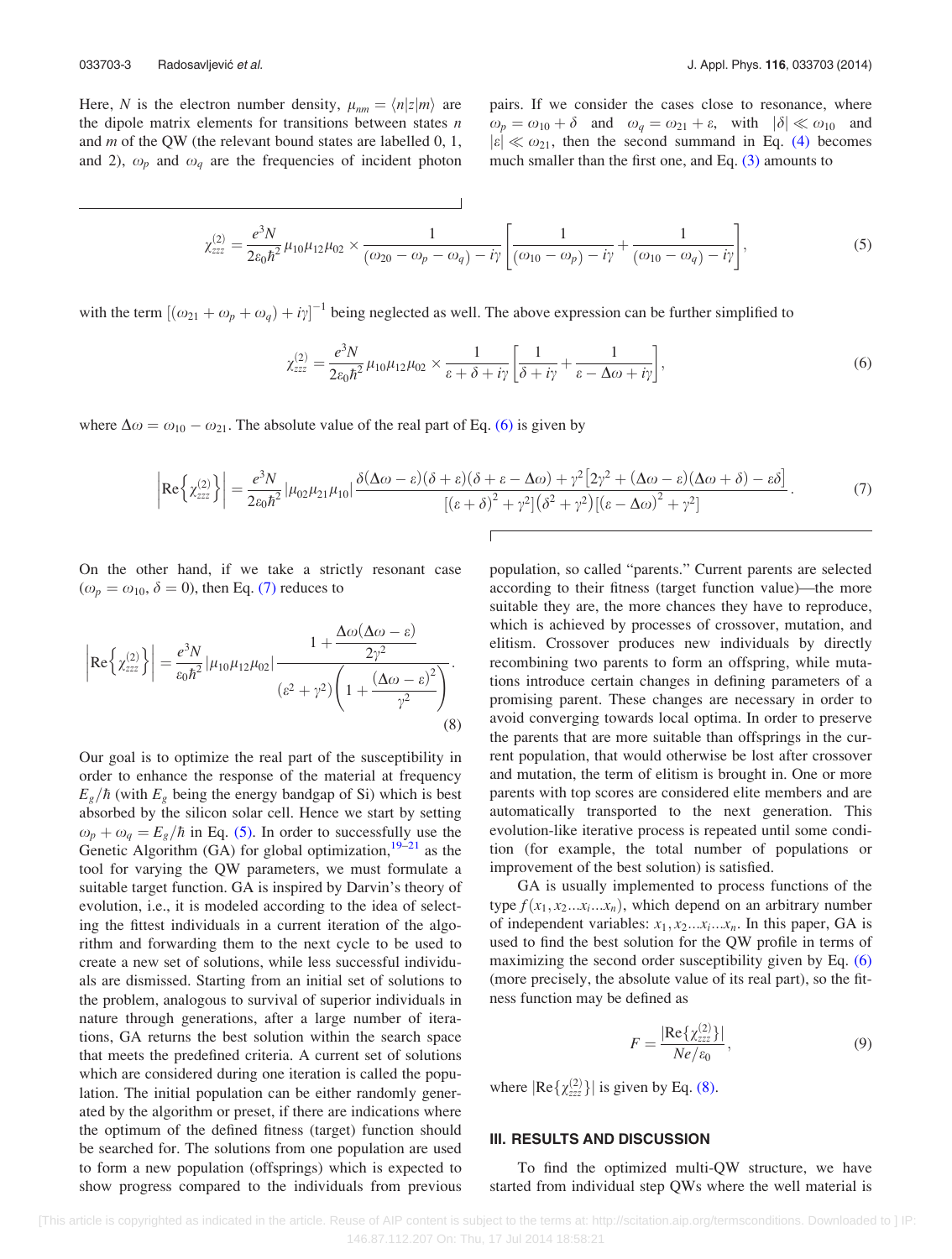<span id="page-5-0"></span>taken as pure nonpolar a-plane GaN, the barrier material is pure AlN (to provide a high enough potential barrier), while the step layer comprises  $Al_xGa_{1-x}N$ . For calculating the electronic states, we used a one band model that takes into consideration the effects of strain and band nonparabolicity. $22,23$  In one-step quantum wells, the following input arguments are needed for evaluating the second order susceptibility: the widths of step and well layers and the content of AlN in the step regions. GA algorithm needs to be supplied with realistic upper and lower boundaries for these parameters. In numerical calculations, we have used the following values of additional parameters:  $m_{GaN} = 0.209 m_0$ ,  $m_{AlN} = 0.329 m_0$  (where  $m_0$  is the free electron mass),<sup>[10](#page-7-0)</sup>  $E_{\text{gAlN}} = 6.47 \text{ eV}, E_{\text{gGaN}} = 3.24 \text{ eV},^{11}$  $E_{\text{gAlN}} = 6.47 \text{ eV}, E_{\text{gGaN}} = 3.24 \text{ eV},^{11}$  $E_{\text{gAlN}} = 6.47 \text{ eV}, E_{\text{gGaN}} = 3.24 \text{ eV},^{11}$  and the conduction to valence band offset ratio is taken as  $60:40$ .<sup>[12](#page-7-0)</sup> The influence of strain is included by using parameters from Ref. [10](#page-7-0), so the outer barrier height amounts to  $U_b = 1.76$  eV. The relaxation parameters in Eq. [\(5\)](#page-4-0) are considered to be equal for all transitions and set to 5 meV which is a typical value used in the literature, and the energy gap of Si is taken as 1.12 eV.

The first set of calculations was performed on one-step QWs, by using the genetic algorithm to find the best possible value of the fitness function  $(9)$ , regardless of the individual photon energies  $\omega_p$ ,  $\omega_q$  but fixing  $\hbar(\omega_p + \omega_q) = 1.12 \text{ eV}$ . The optimal QW profile obtained by this procedure has the total width equal to 2.27 nm, with the 1.22 nm wide step, and with step height of  $U_s = 0.483 \text{ eV}$ , as presented in Fig. 1. These parameters yield  $F = 1.35 \times 10^{-18} \text{ cm}^3/\text{V}^2$ , or  $|\chi_{zzz}^{(2)}|$  $= 1.35 \times 10^{-18}$  cm<sup>3</sup>/V<sup>2</sup>  $\times (eN/\varepsilon_0)$ .

In order to try to improve this result, the next run of the GA algorithm is performed for a modified quantum well encompassing two internal step layers. The extra potential step introduces two additional free parameters for optimization (its width and height), which should provide more freedom in shaping the optimal profile. However, this did not lead to an increased values of the fitness function, and the reason is in the large energy separation between the ground and the second excited state  $(\sim 1.12 \text{ eV})$  required. Apparently, such separation can only be achieved in deep and narrow QWs and the insertion of additional step layer increases the well width (the minimal width of the second layer is limited to at least 0.8 nm to remain realizable). Fig. 2



FIG. 1. The conduction band profile of the optimized single-step quantum well up-converter for Si solar cell.



FIG. 2. The optimized double-step quantum well profile.

illustrates the profile of the optimized two-step QW comprising the following step-layers: one layer is 3.69 nm wide with the Al mole fraction of  $x_{S1} = 0.81$  and the other is 0.9 nm wide with  $x_{S2} = 0.19$ , while the total well width is 5.81 nm. The corresponding value of the second order susceptibility (scaled by the  $\left(\frac{eN}{\epsilon_0}\right)$  constant) is  $0.52 \times 10^{-18} \text{ cm}^3/\text{V}^2$ , which is clearly below the one-step QW result.

Having determined that the introduction of an additional step layer yields no improvement in the fitness function, we have returned to the one-step QW optimization, repeating the procedure for the almost complete sub-bandgap energy range with 10 meV increments in energy. In other words, the energy of one incident photon is varied in the  $(E_{gSi}/2, E_{max})$ range, where  $E_{\text{max}} = 1.06 \text{ eV}$  is the closest we could get to  $E_{gSi}$  and still obtain meaningful results. The energy of the second photon is thus fixed at  $E_{gSi} - \hbar \omega$ , causing the symmetry of the plot presented in Fig. 3, i.e., all the energies from the range  $[E_{gSi} - E_{max}, E_{max}]$  are encompassed. For each energy value  $\hbar \omega$ , we have performed the QW profile optimization with respect to the fitness function  $(9)$ . Individual QWs obtained by this procedure should form a sequence



FIG. 3. The scaled value of the real part of the second order nonlinear optical susceptibility as a function of the incident photon energy. Each point in this figure refers to the optimal result obtained for an individual quantum well within the multi-QW converter, optimized for a particular value of the incident photon energy (the energy of the second photon is evidently  $E_{gSi} - \hbar \omega$ ).

 [This article is copyrighted as indicated in the article. Reuse of AIP content is subject to the terms at: http://scitation.aip.org/termsconditions. Downloaded to ] IP: 146.87.112.207 On: Thu, 17 Jul 2014 18:58:21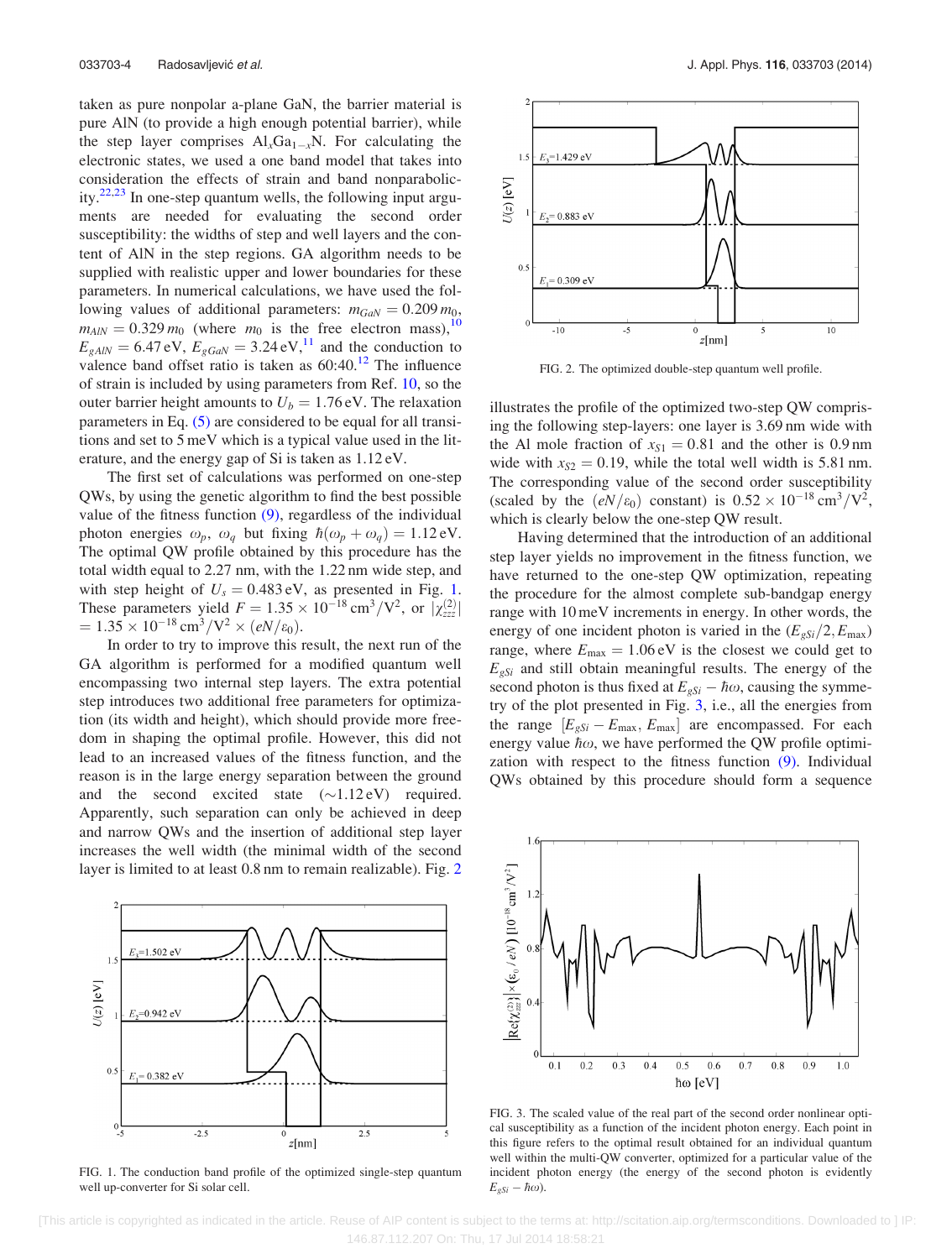<span id="page-6-0"></span>

FIG. 4. The scaled values of the real part of the second order nonlinear optical susceptibility in a more general, non-resonant case, as a function of incident photon energies.

(i.e., a multi-QW structure) capable of performing an almost continuous energy conversion of incoming radiation.

We observe that the parameters of individual QWs (such as step and well layer widths and the Al content in the step regions) can be tuned with high precision for a pair of photon energies. Photons with frequencies at the end of the spectrum determined by the silicon bandgap are more difficult to accommodate as explained above. Furthermore, there is a narrow range of photon energies near the center  $(E_{\varrho Si}/2)$ where the fitness function drops rapidly (Fig. [3](#page-5-0)), due to specific requirements for the QW profile that apparently cannot be best achieved with the chosen set of free parameters and the material system in question. One possibility is to allow for the variations of the outer barriers composition (AlGaN with high Al content rather than pure AlN), which may lead to an improvement of the target function, but complicate the overall multi-QW design.

Finally, we have performed a set of calculations for the optimized sequence of QWs, taking into account nearly resonant photons according to Eq. [\(7\)](#page-4-0), and varying the incident photon energies  $\hbar \omega_p$  and  $\hbar \omega_q$ . The obtained results are presented in Fig. 4.

It is clear from the above figure, that only the points near the diagonal (very close to resonant conditions, with  $\varepsilon$ ,  $\delta \rightarrow 0$ ) have significant values, and the susceptibility drops rapidly as the sum of  $\hbar \omega_p$  and  $\hbar \omega_q$  departs from  $E_g$  of silicon, for which the converter structure is constructed. The brown/red areas of Fig. 4 correspond to the highest values of the real part of susceptibility.

#### IV. CONCLUSION

Silicon is nowadays the most commercially used material for manufacturing solar cells; however, its energy gap significantly limits the spectrum of daylight that can be directly absorbed. Typical loss mechanisms include the transmission of sub-bandgap light and the thermalization of charge carriers generated by the absorption of photons with energies greater than the bandgap. Up-conversion of low energy photons is a promising approach to reduce this portion of the losses, as an up-converter generates one highenergy photon out of two low-energy photons, which then creates free charge carriers in the solar cell. This was the focus of our paper, and the described procedure based on the use of genetic algorithm global optimization tool, allowed us to vary the structural parameters of nonpolar-nitride quantum wells in search of the best step QW profile, offering highest value of the relevant nonlinear susceptibility. The method was extended to obtain a multi quantum well up-converter structure which comprises a sequence of about 50 GaN/ AlGaN QWs, each optimized for conversion of photons with particular sub-bandgap energies. The a-plane non-polar nitride material system proved suitable for providing a large enough conduction band offset to accommodate three bound states with sufficient energy separation.

#### ACKNOWLEDGMENTS

This work was supported by the Ministry of Education, Science and Technological Development (Republic of Serbia), ev. no. III 45010 and NATO SfP Grant, ref. no. ISEG.EAP.SFPP 984068. S.T. wish to thank the Royal Society, London, grant "High Performance Computing in Modelling of Innovative Photo-Voltaic Devices" and Great Britain Sasakawa Foundation. We would like to thank Urs Aeberhard for useful discussions and suggestions.

- <sup>1</sup>M. Green, [Prog. Photovoltaics](http://dx.doi.org/10.1002/pip.360) 9, 123 (2001).<br><sup>2</sup>P P King, Nat. Photonics 2, 284 (2008).
- ${}^{2}$ R. R. King, [Nat. Photonics](http://dx.doi.org/10.1038/nphoton.2008.68) 2, 284 (2008).
- <sup>3</sup>S. Tomić, T. S. Jones, and N. M. Harrison, [Appl. Phys. Lett.](http://dx.doi.org/10.1063/1.3058716) 93, 263105 (2008).
- <sup>4</sup>T. Trupke, M. Green, and P. Wurfel, [J. Appl. Phys.](http://dx.doi.org/10.1063/1.1492021) 92, 1668 (2002).<br><sup>5</sup>T. Trupke, M. Green, and P. Wurfel, J. Appl. Phys. 92, 4117 (2002).
- ${}^{5}$ T. Trupke, M. Green, and P. Wurfel, [J. Appl. Phys.](http://dx.doi.org/10.1063/1.1505677) 92, 4117 (2002).
- ${}^{6}$ W. Shockley and H. J. Queisser, [J. Appl. Phys.](http://dx.doi.org/10.1063/1.1736034) 32, 510 (1961).
- <sup>7</sup>N. Prodanović, J. Radovanović, V. Milanović, and S. Tomić, [J. Appl.](http://dx.doi.org/10.1063/1.3641977) [Phys.](http://dx.doi.org/10.1063/1.3641977) 110, 063713 (2011).
- ${}^{8}Y$ . Yi, L. Zhu, and Z. Shuai, [Macromol. Theory Simul.](http://dx.doi.org/10.1002/mats.200700054) 17, 12 (2008).
- <sup>9</sup>S. Fischer, J. C. Goldschmidt, P. Löper, G. H. Bauer, R. Brüggemann, K. Krämer, D. Biner, M. Hermle, and S. W. Glunz, [J. Appl. Phys.](http://dx.doi.org/10.1063/1.3478742) 108, 044912 (2010).